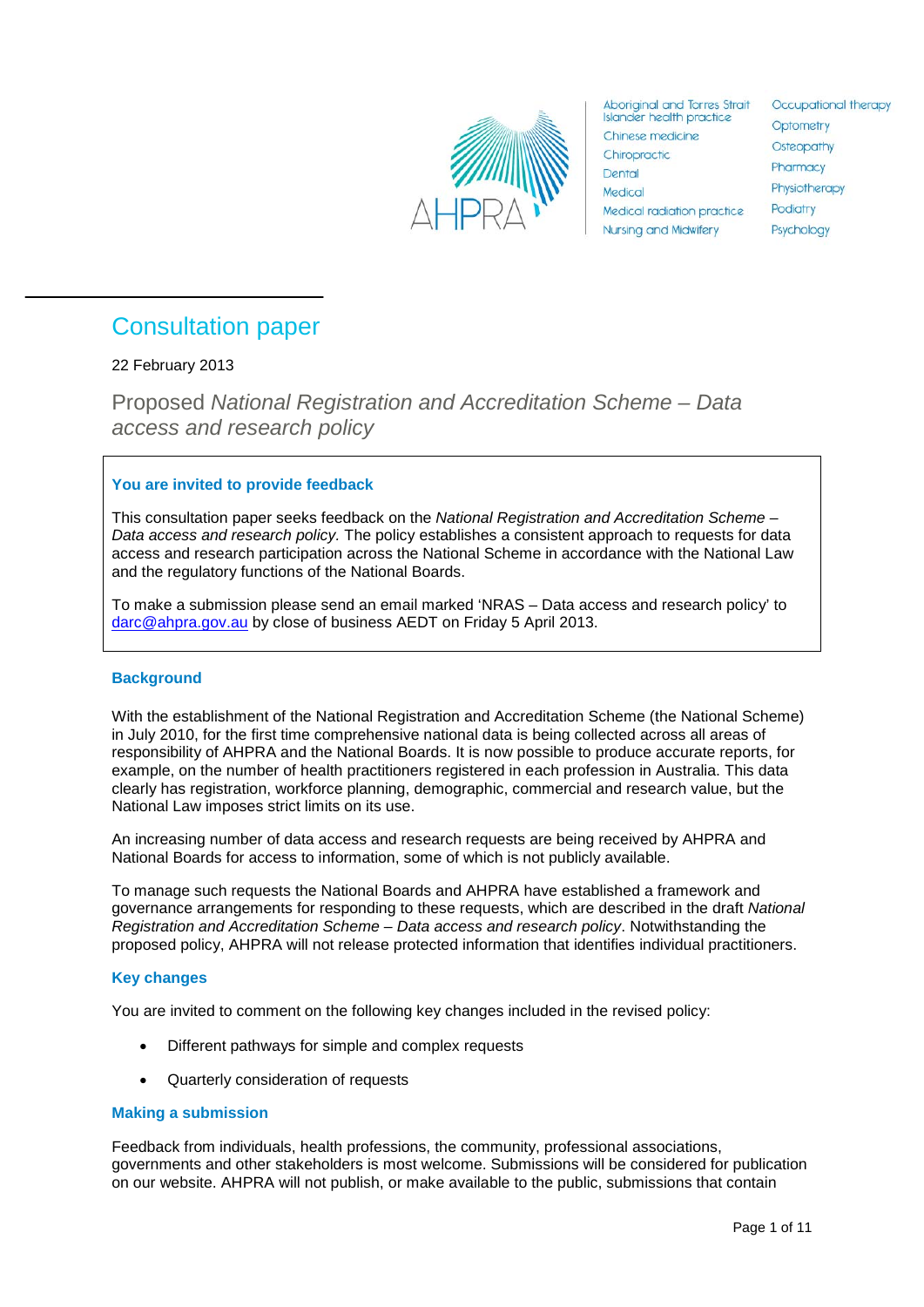offensive or defamatory comments or which are outside the scope of the reference. Before publication, personally identifying information may be removed from submissions. The views expressed in the submissions are those of the individuals or organisations who submit them and their publication does not imply any acceptance of, or agreement with these views, by AHPRA or the National Boards.

AHPRA may also accept submissions made in confidence. These submissions will not be published on the website or elsewhere. Submissions may be confidential because they include personal or other sensitive information. Any request for access to a confidential submission will be determined in accordance with the *Freedom of Information Act 1982* (Cwlth), which has provisions designed to protect personal information and information given in confidence. Please advise in your email submission if you do not want it published, or if you want all or part of it treated as confidential.

## <span id="page-1-0"></span>To make a submission

Please send an email marked 'NRAS – Data access and research policy' to [darc@ahpra.gov.au](mailto:darc@ahpra.gov.au) by close of business AEDT on Friday 5 April 2013.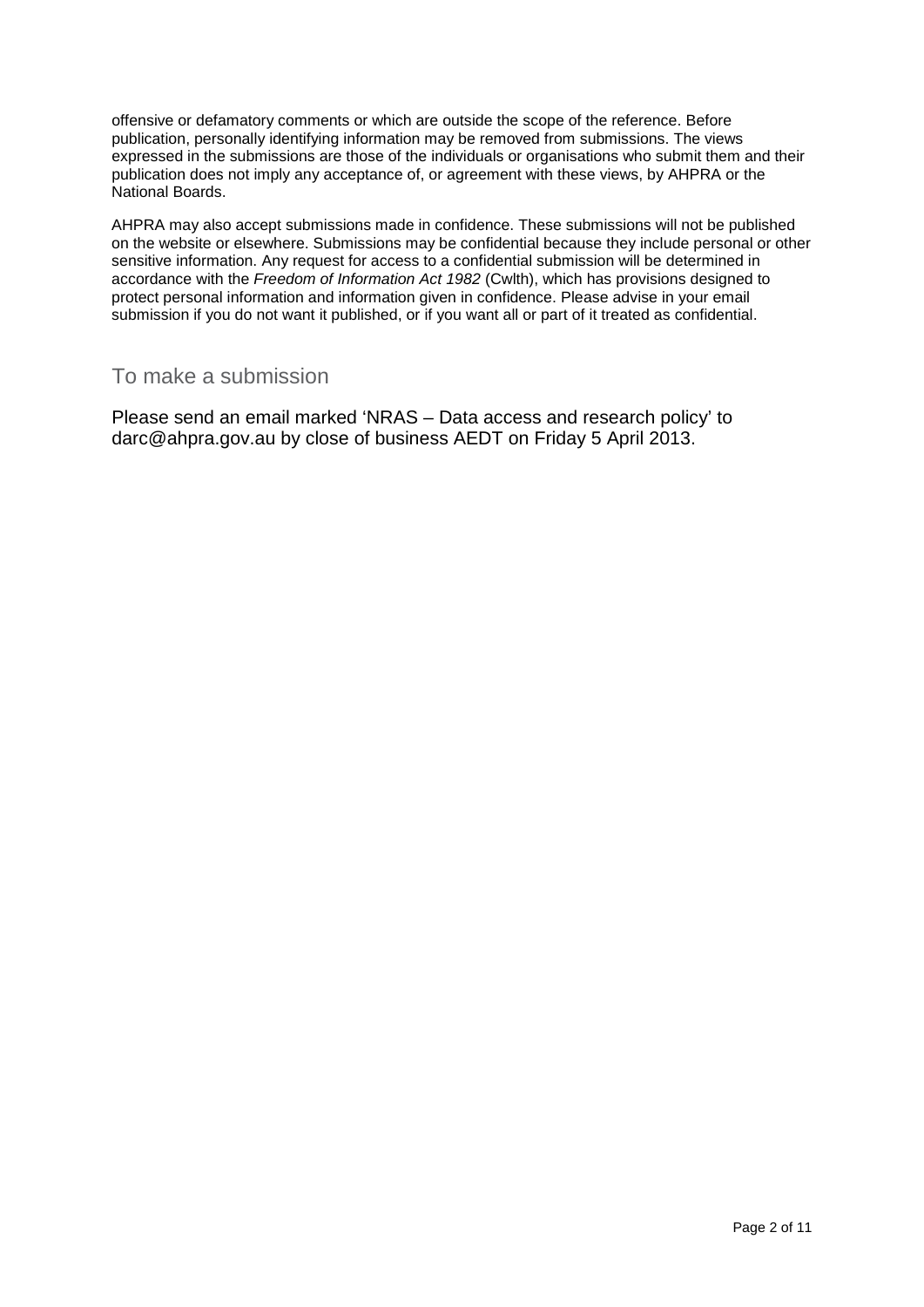## <span id="page-2-0"></span>Table of contents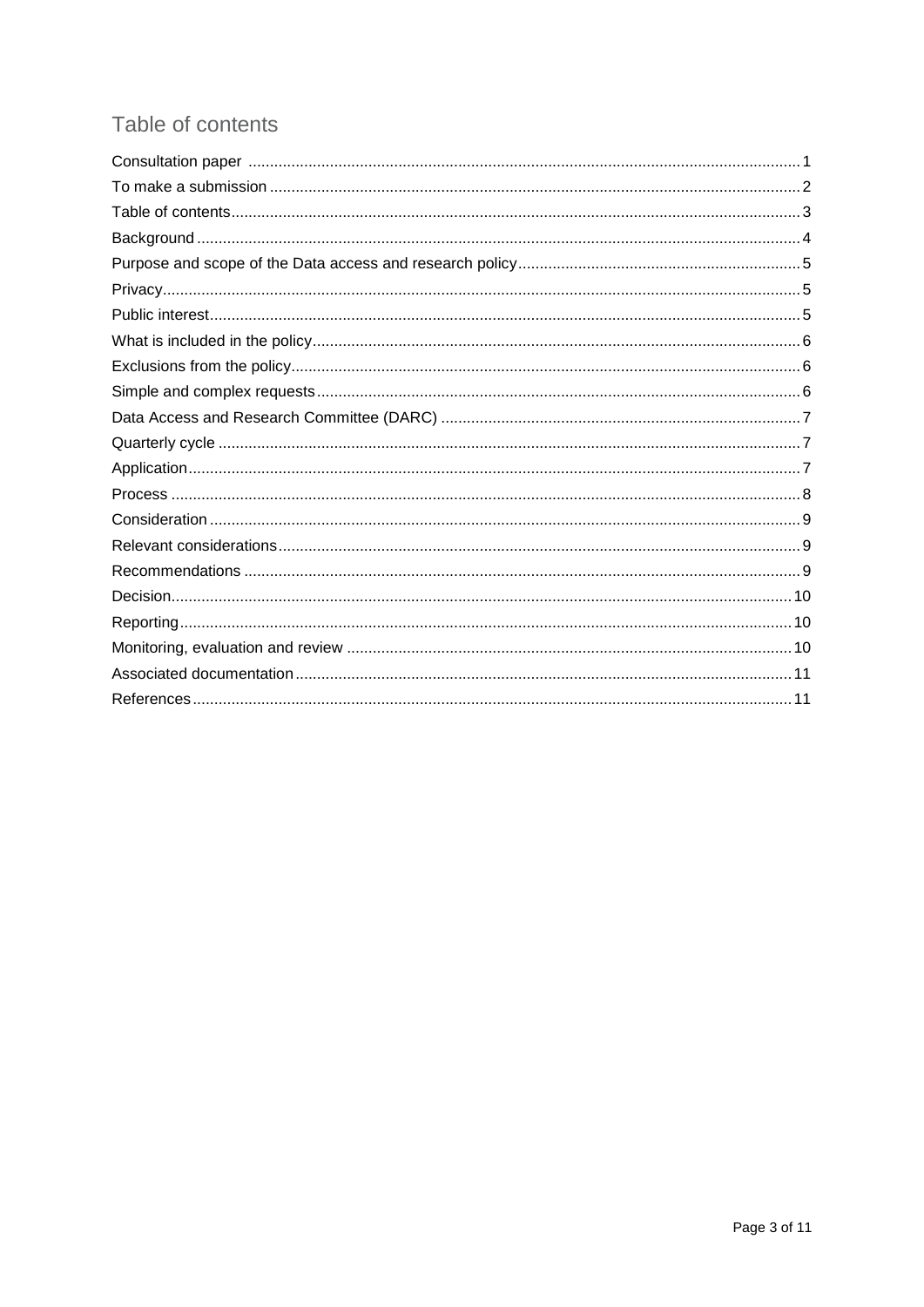## <span id="page-3-0"></span>**Background**

The National Registration and Accreditation Scheme (the National Scheme) has established National Boards responsible for regulating 14 health professions under the Health Practitioner Regulation National Law (the National Law), as in force in each state and territory.

The objectives of the National Scheme are to protect the public by ensuring that only suitable and qualified practitioners are registered and to increase the flexibility, responsiveness, sustainability and mobility of the Australian health workforce.

Under the National Law, AHPRA, in conjunction with the National Boards, must keep up-to-date and publicly accessible national registers of registered health practitioners for each health profession. Collectively, these are known as the national register.

The primary purpose of the national register is to strengthen public health and safety by enabling the public to access information about registered health practitioners. AHPRA and the National Boards also use the information to inform decision-making within the National Scheme. In addition, the registration data in the register is an important statistical resource that is used to inform health workforce planning by governments, and to inform research and analysis undertaken by institutions and individuals. AHPRA and the National Boards regularly publish statistical profiles for each profession, including its the Annual Report.

The Australian Institute of Health and Welfare (AIHW) is the custodian of the official national health workforce data source, the *National Health Workforce Dataset (NHWDS),* which encompasses core registration data from AHPRA and data collected in the annual Health Workforce Survey. AHPRA has specific agreements with Health Workforce Australia (HWA) and the Australian Institute of Health and Welfare in relation to release of registration and survey data.

AHPRA cannot release data from the National Health Workforce Dataset. Access to this data should be sought directly from the Australian Institute of Health and Welfare. Increasingly, aggregated data from this dataset is also available to the public by Health Workforce Australia through the National Statistical Resource.

National Boards and AHPRA hold significant amounts of other data which are not part of the public register, most of which is considered to be protected information. This applies to all information that is available to AHPRA as a result of the exercise of functions under the National Law. Data concerning regulatory matters affecting NSW practitioners can also be held by NSW Health Professional Councils. A separate application may need to be made to the relevant NSW Council.

Any access to such information is governed by the National Law and is strictly controlled by the Data Access and Research Committee. Any proposal for access to data needs to comply with the requirements of the National Law, including the privacy protections applicable to personal information and the duty of confidentiality relating to protected information.

Protected information can only be disclosed under specific circumstances. The National Law makes specific provision for data disclosure in certain circumstances, for instance for government workforce planning purposes, disclosure to governments and to other regulators. The National Law also contains a number of provisions about access to data which is not publicly available.

For example, disclosure of protected information does not breach the duty of confidentiality in section 216 of the National Law if the disclosure is in a form that does not identify the identity of the person. This means that the need to ensure confidentiality is paramount, particularly where unit record files are provided for the purposes of research or statistical analysis. Such data can be extremely valuable to researchers and can help to shed light on important questions relevant to the health and care of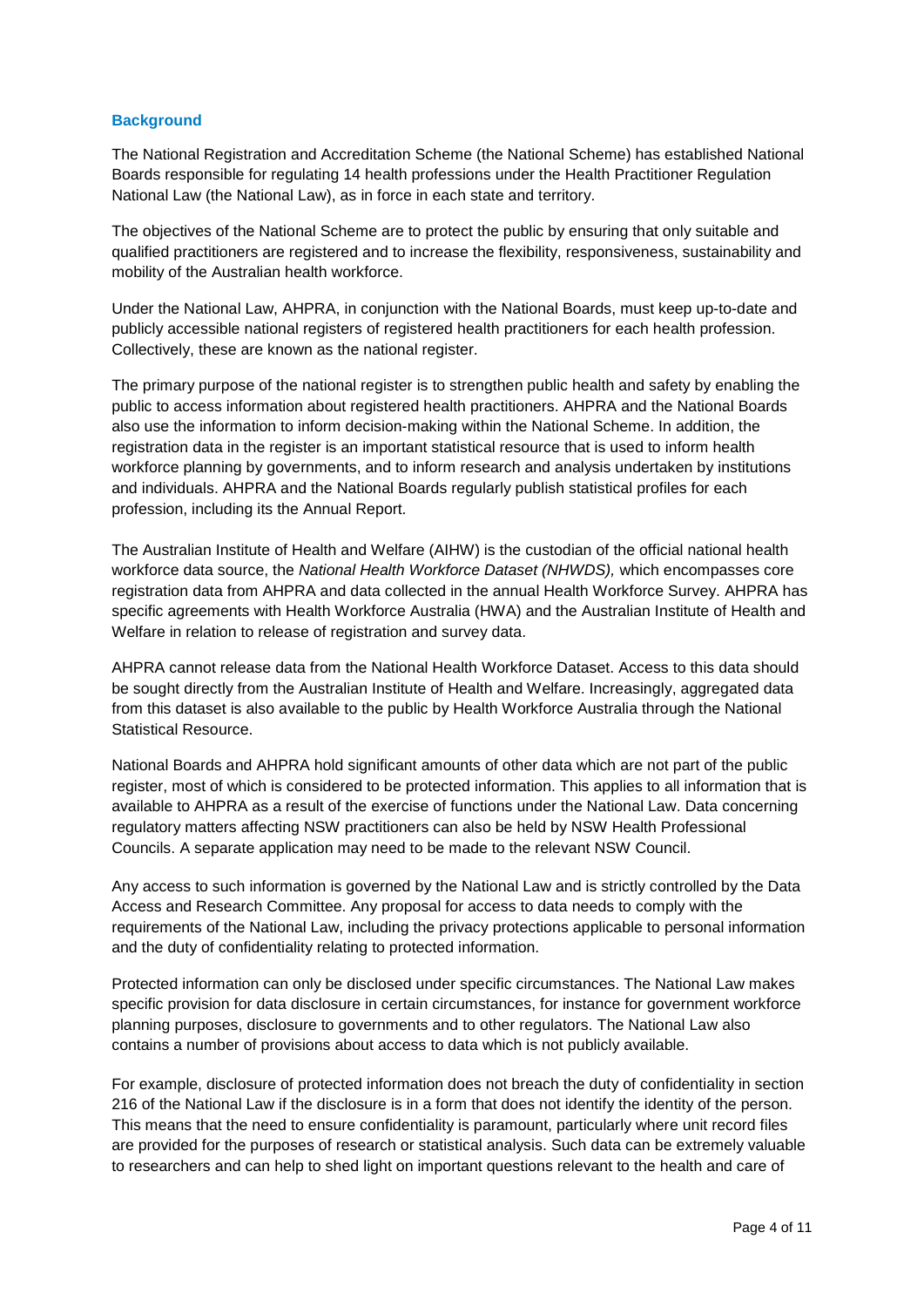Australians. A decision about whether to provide access to unit record files therefore requires a careful consideration of risks and benefits.

To guide this process, AHPRA and the National Boards have developed the *Data Access and Research Policy* which establishes a framework and governance arrangements for access to data and involvement in research, and provides the basis for a consistent approach to these issues across the National Scheme.

## <span id="page-4-0"></span>**Purpose and scope of the Data access and research policy**

This policy establishes the data and research governance framework for the National Scheme and provides guidance to individuals, agencies and researchers about and how requests for de-identified data access and research will be considered. This policy relates only to data that is not already part of the National Health Workforce Dataset.

Third party access to official data must be carefully considered in the light of statutory obligations and any risks associated with disclosure. The purpose of this policy is to maximise the benefits that data access can bring, whilst managing any risks to registrant privacy.

## <span id="page-4-1"></span>**Privacy**

National Boards are permitted to release health practitioner data, subject to the provisions of various sections of the National Law, including: section 215 (via Freedom of Information), section 217 (supporting government workforce planning), section 218 (supporting information management and communication), section 219 (disclosure to government entities), section 220 (protect patient safety), section 221 (disclosure to registration authorities), and section 225 (publish the National Register).

Section 213 of the National Law applies the *Privacy Act 1988* (Cwlth) to the National Boards and AHPRA. AHPRA also has a Privacy Policy published at [www.ahpra.gov.au.](http://www.ahpra.gov.au/) Section 216 creates a duty of confidentiality not to disclose information obtained through exercising functions under the National Law, unless an exception applies.

Access to a full copy of the public register pursuant to section 228 of the National Law may be provided consistent with the AHPRA privacy policy. Section 228 of the National Law provides for a release of a copy of the National Register "only if the Agency is satisfied it would be in the public interest to do so".

## <span id="page-4-2"></span>**Public interest**

The decision-making considerations in the *National Registration and Accreditation Scheme* – *Data access and research policy* include that the proposed research or data disclosure must be in the public interest. This means there will be a potential benefit to the public (at large) from the disclosure of the information. The public interest must be discernible and not too remote or tenuous. The public interest is not served by promoting the interests of a particular health profession. However, the public interest may be served by improving the safety and quality of, or access to, health care. Steps for applying the test include:

- a) Is the requested information available from another source (e.g. the AIHW, HWA or a professional association)?
- b) Does the benefit contribute to the objectives and guiding principles of National Boards and AHPRA?

The public interest test is met only when requests relate to:

- i) research
- ii) educational
- iii) where a request falls within the regulatory functions of a National Board (for example for Continuing Professional Development).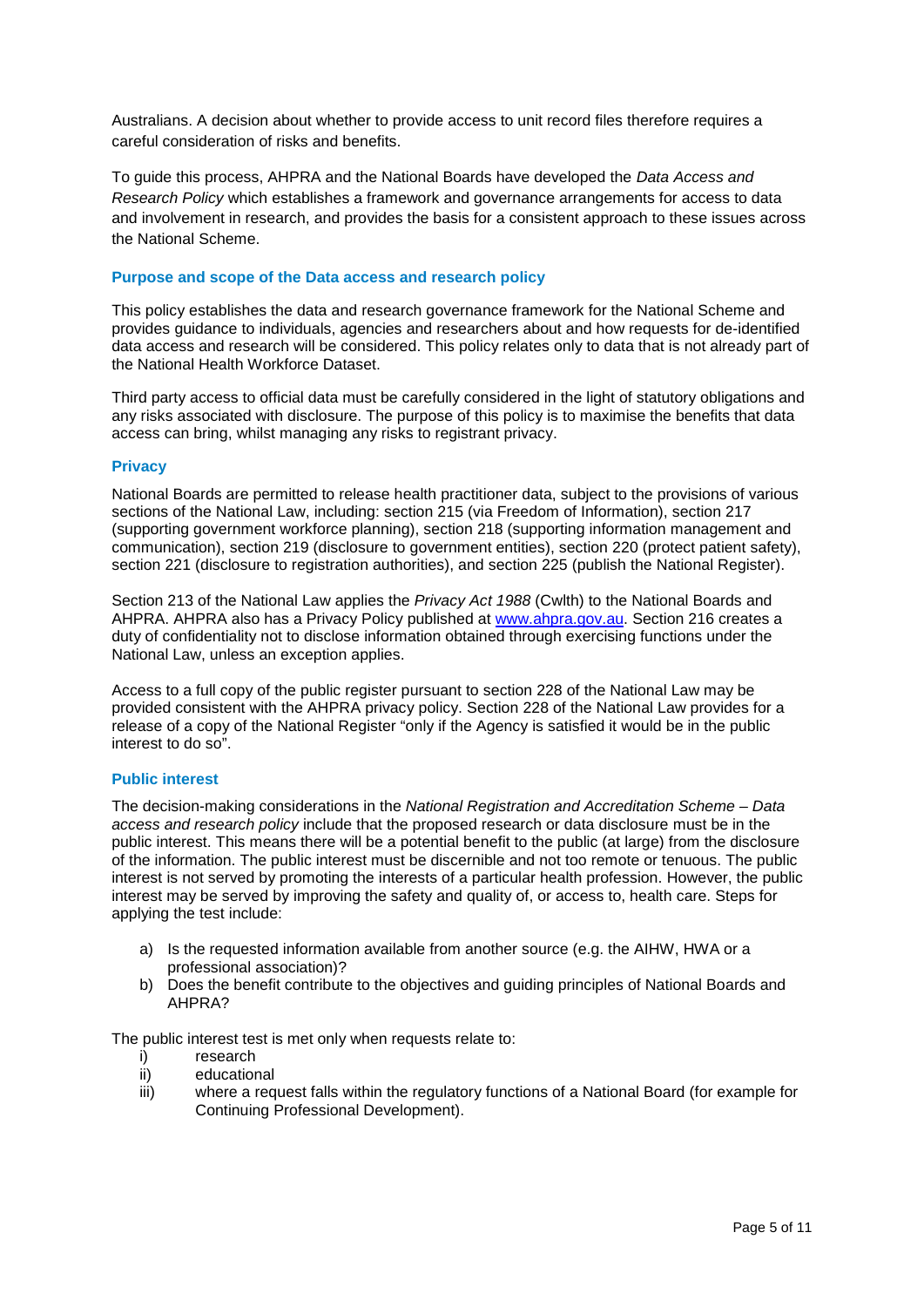## <span id="page-5-0"></span>**What is included in the policy**

The policy covers data access and research requests from institutions and individuals in accordance with the National Law, to:

- a) access material or use de-identified data held by National Boards and/or AHPRA, which is not publicly available, for research, statistical or other purposes, in the public interest (including use of the national register as a sampling frame)
- b) obtain the support, endorsement, sponsorship of, or collaboration in research by a National Board or AHPRA
- c) access a copy of the public register, pursuant to section 228 of the National Law, or to correspond with practitioners through AHPRA. Such requests are only approved where it would be in the public interest.

### <span id="page-5-1"></span>**Exclusions from the policy**

The policy does not cover the following:

- The disclosure of protected information to other entities explicitly provided for under the National Law, including the provision of data to Commonwealth, State and Territory entities.
- Disclosure of data for commercial purposes. Data will not be disclosed for commercial purposes except in exceptional circumstances subject to approval by the AHPRA CEO and relevant Board Chair(s), taking into account all applicable legislative requirements.
- Use of material or registration data by National Board members or AHPRA staff in presentations, seminars, analysis or written papers about the work of the National Boards, AHPRA or the National Scheme, which is part of ordinary business and is not covered by this policy.
- Media queries, which are often dealt with through referral to published sources of information.
- Freedom of information requests.
- Access to the National Health Workforce Dataset (NHWDS), for which the Australian Institute of Health and Welfare is the custodian
- Access to the National Statistical Resource or the Workforce Survey data, for which Health Workforce Australia is the owner

### <span id="page-5-2"></span>**Simple and complex requests**

The *National Registration and Accreditation – Data access and research policy* outlines the National Boards and AHPRA data and research governance arrangements and procedures for the efficient and effective responses to data requests or research proposals.

The policy provides for two pathways:

- 1. The **streamlined pathway**, for simple requests which:
	- a. do not involve research or any ethical issues
	- b. do not involve significant resource implications, e.g. where the data is readily available from a report that is already regularly run
	- c. do not include the provision of unit record data
	- d. are clearly related to the regulatory functions of a National Board or AHPRA and do not present any risks associated with disclosure.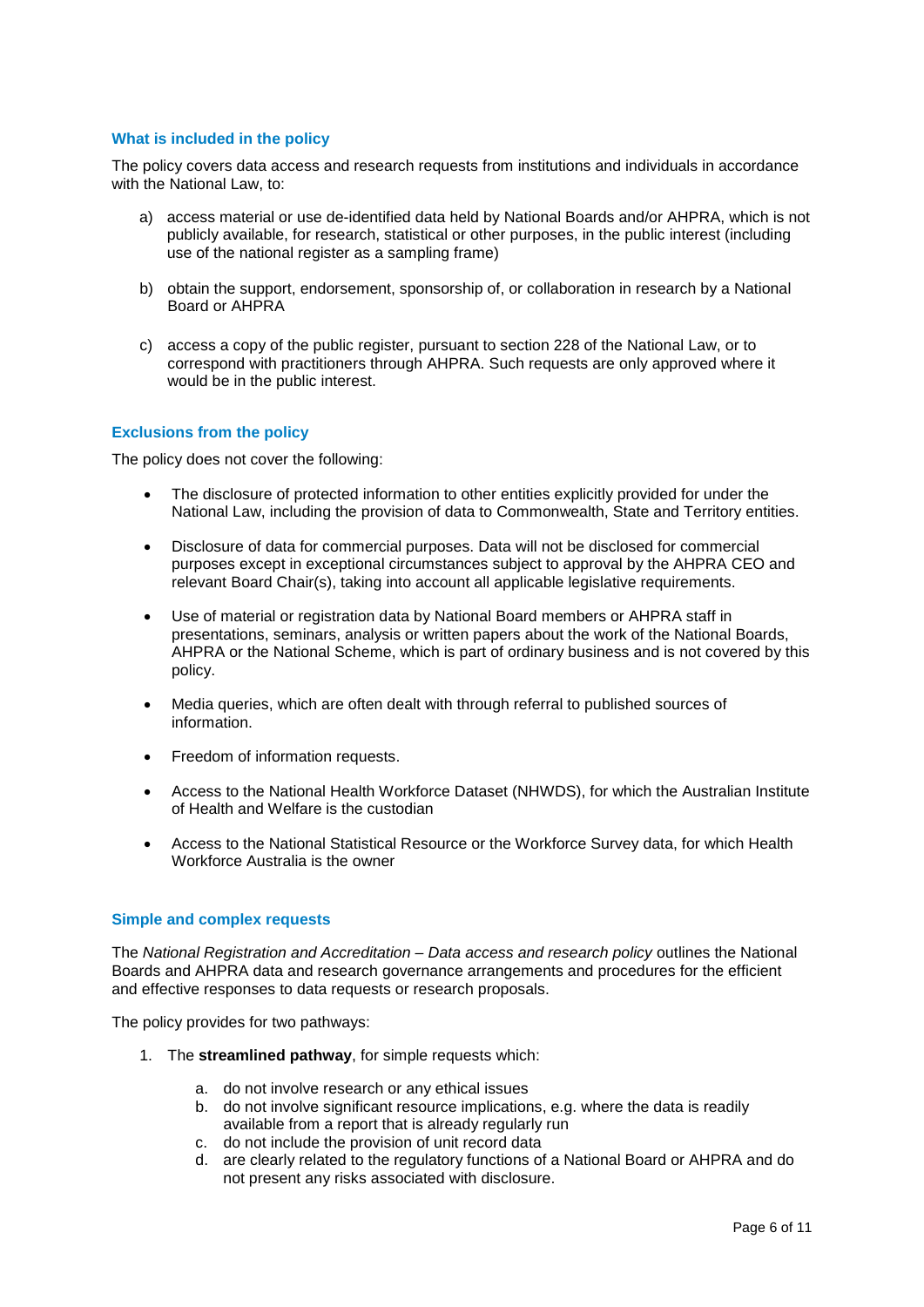The AHPRA CEO has delegated decisions in relation to these requests to the DARC or its nominee.

2. The **standard pathway** applies for all other requests.

All requests are managed on a cost-recovery basis.

### <span id="page-6-0"></span>**Data Access and Research Committee (DARC)**

The Data Access and Research Committee (DARC) has been established to consider requests for de-identified data access and/or research that are received by National Boards and AHPRA. Its role is to make recommendations to the AHPRA CEO for final approval, in consultation with relevant boards.

The DARC is a committee of the Forum of National Board Chairs (which includes all Chairs of National Boards). It will consider all requests for de-identified data for research participation in accordance with the provisions of the National Law and *Privacy Act 1988* (Cwlth).

The DARC standing membership consists of:

- two National Board members, including at least one with expertise in research and one community member
- one member of the Agency Management Committee
- the Director of National Board Services, AHPRA
- the Director of Business Improvement and Innovation, AHPRA (or their nominee), and
- General Counsel, AHPRA

Where applications are received relating to particular professions, the relevant National Board Chair(s) or nominee(s) may be invited to participate in the discussion at the DARC meeting. The DARC will determine when a profession-specific representative is required in addition to the relevant National Board Chair or their nominee. Invited members do not form part of the standing membership.

#### <span id="page-6-1"></span>**Quarterly cycle**

Data access and research requests made to AHPRA and/or National Boards will be considered by the DARC on a quarterly basis.

Application documents and relevant information will be published on the AHPRA website under a dedicated data access and research request section, along with detailed advice to stakeholders about the application process and key dates.

### <span id="page-6-2"></span>**Application**

Applicants should complete the initial checklist to ensure that their request falls within the scope of this policy. If it does, the applicant should then complete the application form which will collect more detailed information on the aims, method, ethics approval, etc, of their request. If the request relates to data held by the Australian Institute of Health and Welfare or Health Workforce Australia the applicant will be referred to those agencies.

Draft versions of these documents are available at appendices A and B.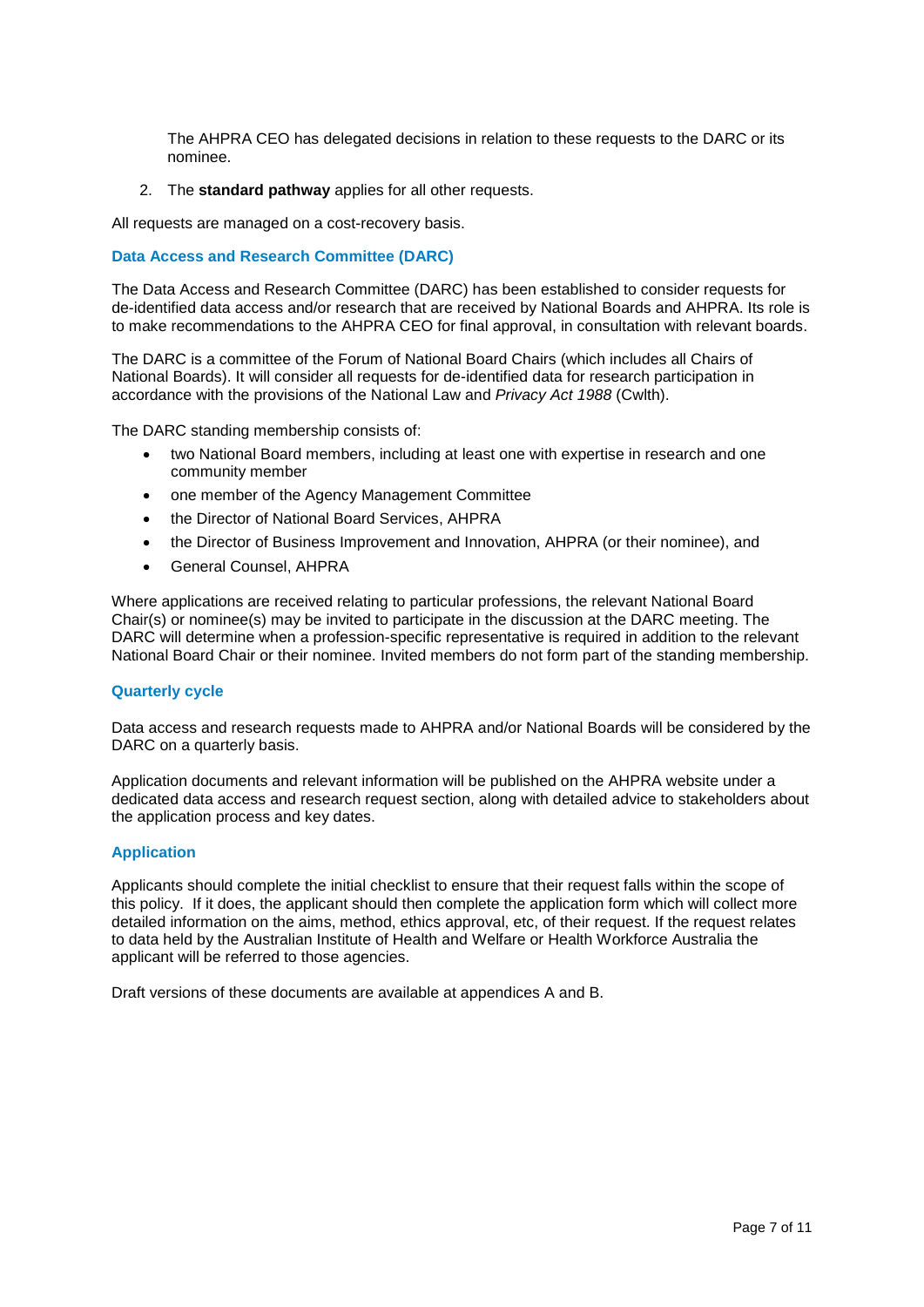## <span id="page-7-0"></span>**Process**

The data and research policy and request process is as follows.

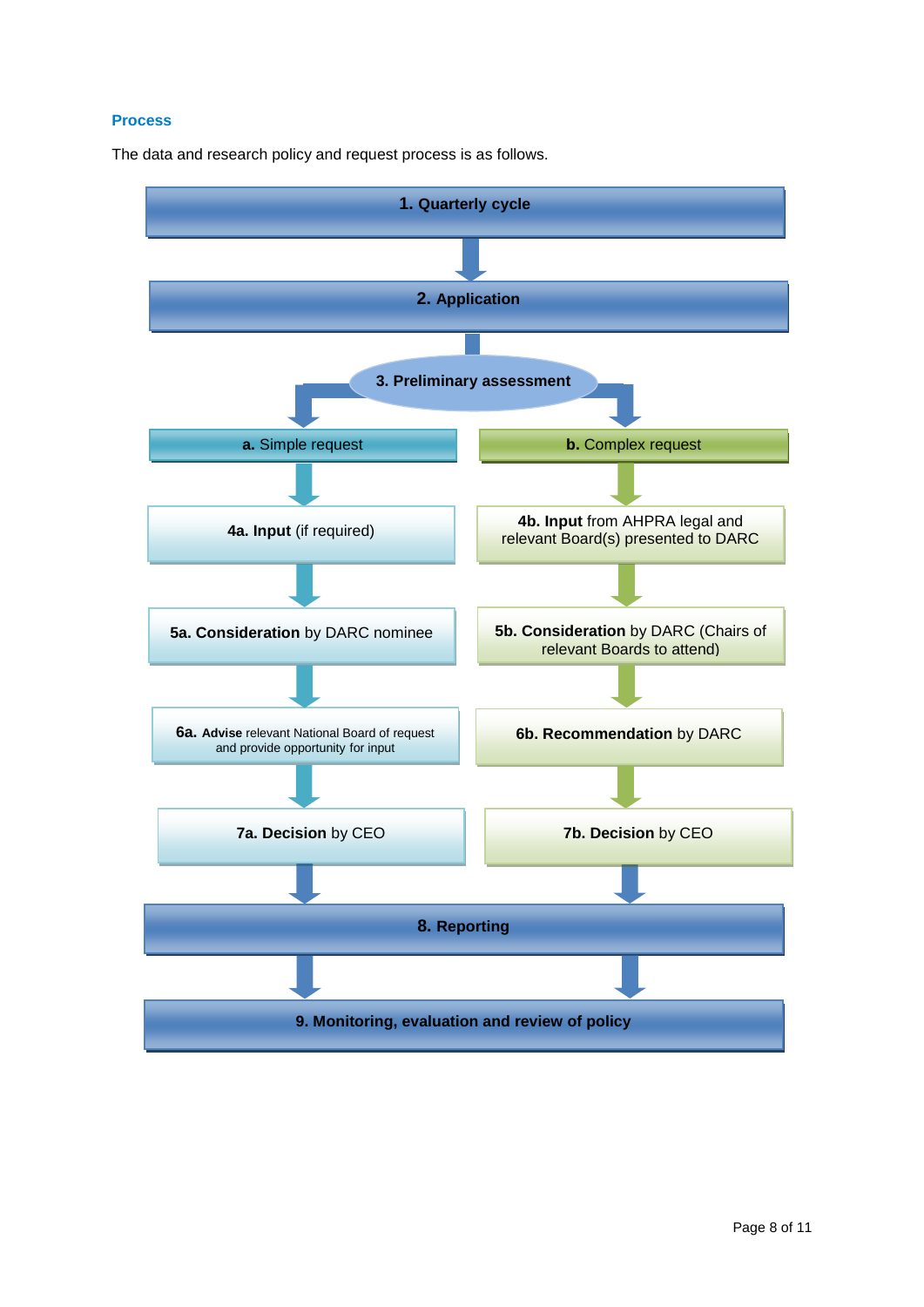## <span id="page-8-0"></span>**Consideration**

The DARC Secretariat will make a preliminary assessment of applications as they come in (during the quarterly cycle). Applications that are received between the quarterly DARC cycle will be considered at the following quarterly meeting.

Complex requests that involve particular professions and/or National Board(s) will be referred to Boards via a paper drafted for their consideration and input, taking into account any legal and operational advice. The Board's input will be provided to the subsequent DARC meeting. A recommendation from the DARC will go to the AHPRA CEO for final approval.

## <span id="page-8-1"></span>**Relevant considerations**

In considering requests under this policy, the DARC will consider the objectives and guiding principles of the National Law as well as the regulatory responsibilities of the National Boards and government entities, other relevant legislative provisions and the public interest. Careful consideration will be given to weighing the risks and benefits associated with each application.

The DARC will take into account a range of considerations including, but not limited to the following

- Is the requested information available from another source?
- Is disclosure explicitly provided for under the National Law?
- To what extent is the request consistent with the objectives and guiding principles of National Board and AHPRA?
- Will disclosure meet the duty of confidentiality?
- Will disclosure be in accordance with the *Privacy Act 1988* (Cwlth) and AHPRA's Privacy Policy?
- The risks associated with the release of data
- The extent to which the request meets the public interest test
- The rigour and validity of the proposed project and methodology
- The sensitivity of the information to be accessed, including any cultural sensitivities
- The steps taken by the applicant to ensure compliance with the ['Procedures for Data](http://www.privacy.gov.au/materials/types/download/8659/6503)  [Access and Research Requests' under Section 95 of the](http://www.privacy.gov.au/materials/types/download/8659/6503) *Privacy Act 1988* (Cwlth): [privacy and medical research \(March 2000\)](http://www.privacy.gov.au/materials/types/download/8659/6503)
- Whether approval has been granted for the research project by a Human Research Ethics Committee (HREC) established in accordance with the National Health and Medical Research Council's (NHMRC) National Statement on Ethical Conduct in Human Research (updated 2009), including ethical considerations specific to participants (e.g. Aboriginal and Torres Strait Islander peoples). HREC approval will be necessary where required by the NHMRC guidelines $^1$  $^1$ .
- The level of data quality required and possible resource and/or operational implications of any data extraction and quality assurance, noting that data is provided on a costrecovery basis.
- Any potential conflicts of interest and whether these can be effectively managed
- Where communication with practitioners is sought, the cumulative impact on registrants
- Alignment with the research priorities periodically identified for the National Registration and Accreditation Scheme

## <span id="page-8-2"></span>**Recommendations**

After all previous steps in the process have been successfully completed, the DARC will make its recommendation to the AHPRA CEO for final approval, with a copy to all relevant National Boards.

Disclosure of de-identified data and/or involvement in research will usually require AHPRA entering a formal agreement, including on the Board's behalf. De-identified data requests and research proposals will only be agreed to where they meet the *National Registration and Accreditation Scheme* 

<span id="page-8-3"></span><sup>&</sup>lt;sup>1</sup> See [www.nhmrc.gov.au](http://www.nhmrc.gov.au/)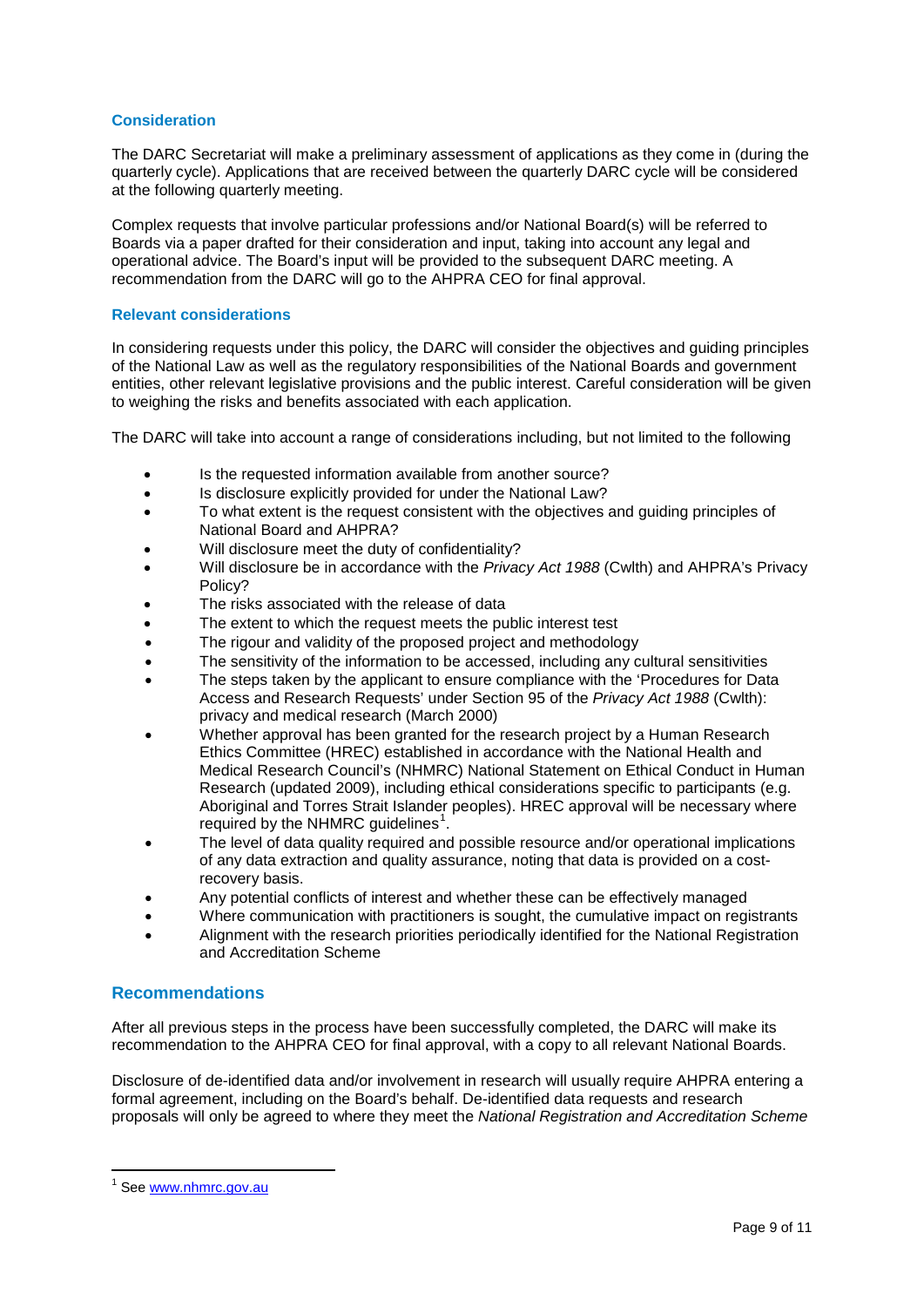*– Data Access and Research Policy,* on the advice of the DARC. Unit record files may need to be 'confidentialised' to ensure that individuals cannot be identified.

## **Possible recommendations**

AHPRA and National Boards will **not** provide the postal addresses or email details of registrants in response to data or research requests.

Section 225(b) of the National Law requires that only the suburb and postcode of a practitioner's nominated principal place of practice be listed in the National Public Register. Given this limitation, copies of the public register are unlikely to be useful to those seeking information to contact practitioners, such as for surveys.

To protect the contact details of practitioners, the following data access options may be available, depending on the DARC's (and relevant Board(s)) decision and recommendation:

- a copy of the National Register without contact details fees apply
- AHPRA may communicate directly with practitioners to opt-in to further participation fees and Board approval applies
- the Board may agree to circulate information to all registered practitioners, using secure distribution options such as through publication of a hyperlink to survey in a Board newsletter or Communiqué
- supporting, endorsing, sponsoring, funding or otherwise collaborating in a research proposal subject to an appropriate legal agreement identifying the terms and conditions, and/or
- providing de-identified data under secure and contracted arrangements

## <span id="page-9-0"></span>**Decision**

The final decision on all data and research requests is made by the AHPRA CEO on advice from the DARC, taking into account the views of the relevant National Board(s).

## <span id="page-9-1"></span>**Reporting**

AHPRA will maintain a register of requests for data and participation in research, and recommendations made by the DARC. To provide transparency of decision-making, foster innovation among applicants and promote the practice of evidence-based policy, information from this register, including information about the applicant, will be published on AHPRA's website. Once the research is complete, applicants will be expected to provide a summary of the outcomes of the research and publication information, for publication.

A summary of all requests will be included in AHPRA's Annual Report.

## <span id="page-9-2"></span>**Monitoring, evaluation and review**

The DARC will be responsible for the monitoring and evaluation of this policy. The policy will be reviewed within three years.

**Effective date**: (to be completed)

**Next review date**: (to be completed) (at least every three years)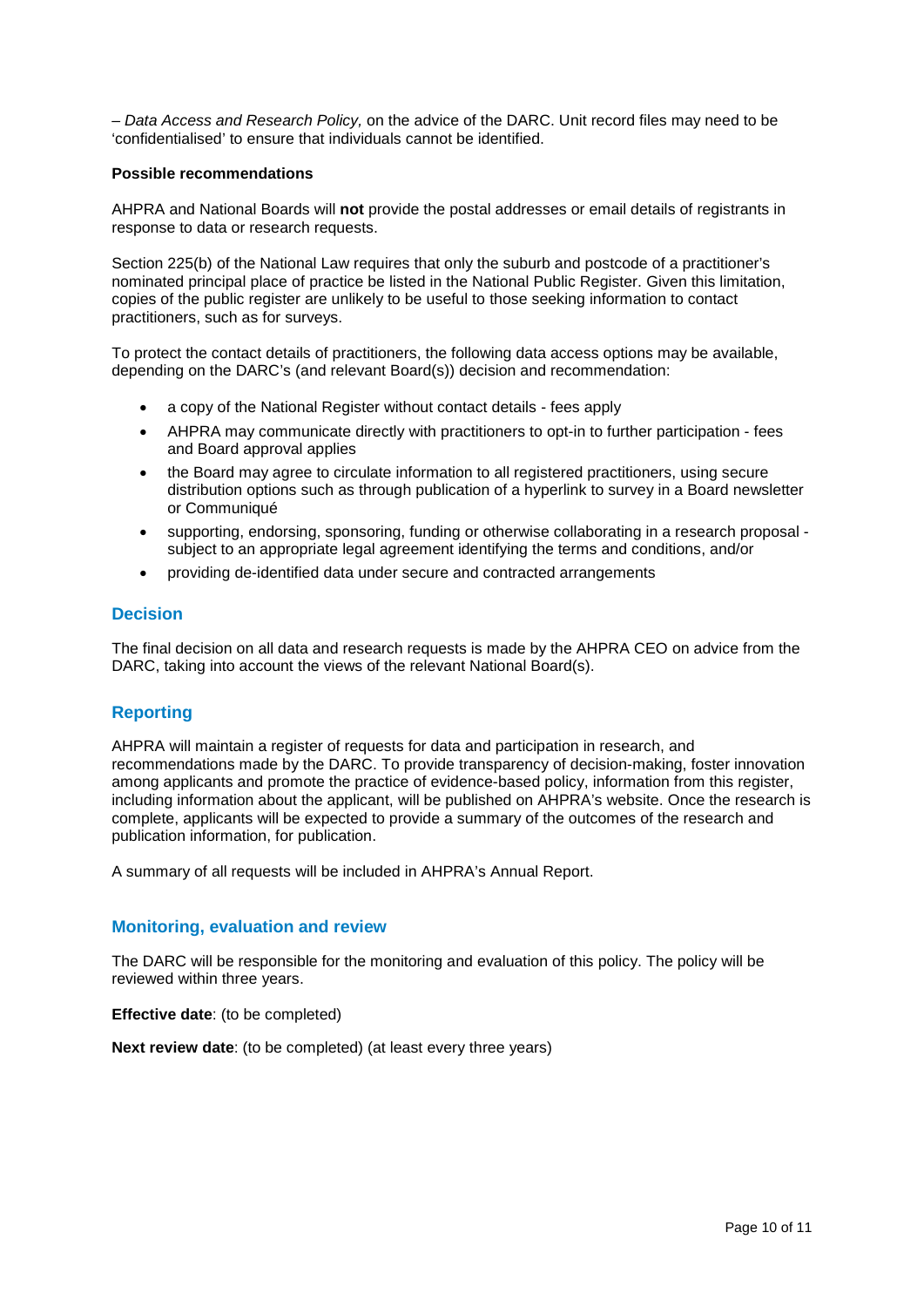## <span id="page-10-0"></span>**Associated documentation**

- This policy has drawn on the Medical Council of New South Wales *Draft Policy on Data Access and Use for Research* (2011) and the Council's work is acknowledged and appreciated.
- *Manual of the National Boards and their Committees*, AHPRA.
- *Conflict of Interest Guidelines*, AHPRA.
- *Privacy Statement and Privacy Policy* AHPRA
- *Memorandum of Understanding between Health Workforce Australia and the Australian Health Practitioner Regulation Agency and the Australian Institute of Health and Welfare in*  relation to sharing information, and exchanging data, on Australian health practitioners. This MOU can be accessed at [www.ahpra.gov.au/Legislation-and-Publications/Memoranda-of-](http://www.ahpra.gov.au/Legislation-and-Publications/Memoranda-of-Understanding.aspx)**[Understanding](http://www.ahpra.gov.au/Legislation-and-Publications/Memoranda-of-Understanding.aspx)**
- *Submissions received* during the targeted consultation on the interim policy as circulated to key stakeholders in April 2012
- Research policies and related guidelines (e.g. Queensland Nursing Council *– Research grants policy* 2009/2010, St Vincent's Hospital (Melbourne) – *Research Endowment Fund Guidelines* (2011), NSW Psychologists Registration Board – *Guidelines for Applicants* (2003), the *Research Governance Toolkit for Victorian Public Hospitals and VMIA Insured Medical Research Institutes* – Victorian Managed Insurance Authority (April 2010)

## <span id="page-10-1"></span>**References**

Department of Health (UK) (2005), Research Governance Framework for Health and Social Care. [www.dh.gov.uk/prod\\_consum\\_dh/groups/dh\\_digitalassets/@dh/@en/documents/digitalasset/dh\\_4122](http://www.dh.gov.uk/prod_consum_dh/groups/dh_digitalassets/@dh/@en/documents/digitalasset/dh_4122427.pdf) [427.pdf](http://www.dh.gov.uk/prod_consum_dh/groups/dh_digitalassets/@dh/@en/documents/digitalasset/dh_4122427.pdf) (accessed 4 April 2012).

Medical Council of New South Wales (2011), Draft Policy on Data Access and Use for Research.

National Health and Medical Research Council (2005), *Australian Code on the Responsible Conduct of Research*. Available at: [www.nhmrc.gov.au/guidelines/publications/r39](http://www.nhmrc.gov.au/guidelines/publications/r39) (accessed 4 April 2012).

National Health and Medical Research Council (2005), *National Statement on Ethical Conduct in Human Research*. Available at: [www.nhmrc.gov.au/guidelines/publications/e72](http://www.nhmrc.gov.au/guidelines/publications/e72) (accessed 4 April 2012).

National Health and Medical Research Council (2000) Guidelines under Section 95 of the Privacy Act 1988: privacy and medical research (sets out procedures that Human Research Ethics Committees and researchers must follow when personal information is disclosed from a Commonwealth agency for medical research purposes).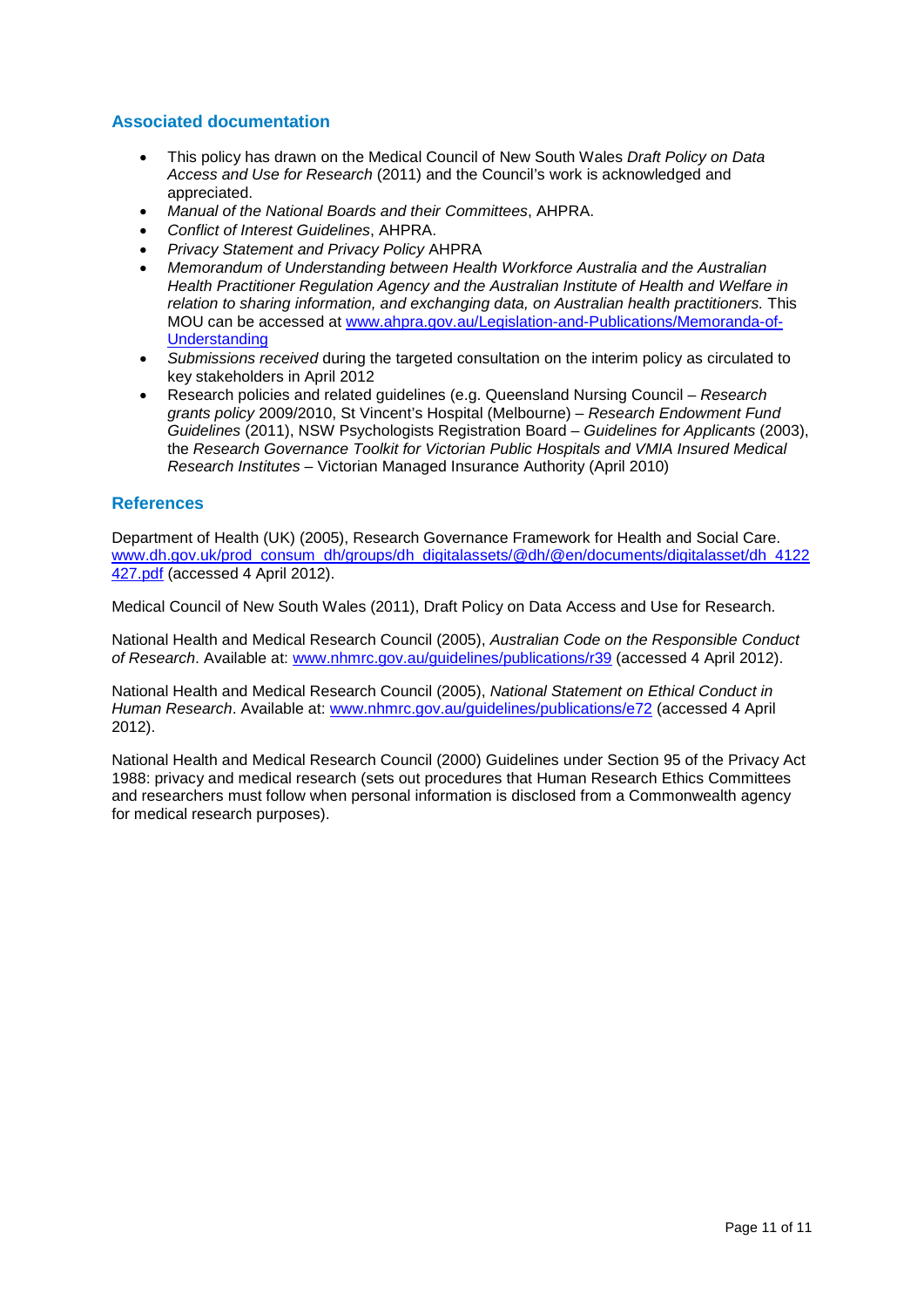

**Aboriginal and Torres Strait** Islander health practice Chinese medicine Chiropractic Dental Medical Medical radiation practice **Nursing and Midwifery** 

Occupational therapy Optometry Osteopathy Pharmacy Physiotherapy Podiatry Psychology

## Data access and research requests

Checklist and application form

## **Aim**

Any proposal for using, disclosing or providing access to data held by the National Boards and/or AHPRA or for involvement by the National Boards and/or AHPRA in research, whether as a formal partner, sponsor, funder or participant will need to comply with the requirements of the National Law, including the privacy protections applicable to personal information and other relevant legislative provisions<sup>[1](#page-11-0)</sup>.

## **Guidance**

<span id="page-11-0"></span><u>.</u>

Data access and research requests are to be made in compliance with the *Data Access and Research Request Policy* (the Policy) Applicants are required to complete an initial **checklist** to help clarify if the detailed application process applies to them, or whether they do not fall within the scope of the policy. A more detailed **application form** may then require completion.

#### **Fees**

All applications require careful consideration. The payment of the administration fee does not guarantee that the application will be approved.

## **Closing date**

Application closing dates are published on the website **www.ahpra.gov.au**. Late applications will not be considered until the next quarterly application date, as published. Incomplete applications or applications which do not meet the Policy may not be accepted.

Please complete this application form and submit it (with any related attachments) to the Data Access and Research Committee Secretariat via **darc@ahpra.gov.au** or by post to AHPRA, GPO Box 9958, Melbourne VIC, 3001.

Health Practitioner Regulation National Law as in force in each State and Territory (the National Law) and/or *Privacy Act 1988* (Cth) (see **www.ahpra.gov.au**)

Applicants are invited to complete this checklist to assess if the application form applies to them or whether their request does not fall within the scope of the *Data Access and Research Policy* (**www.ahpra.gov.au**).

## SELF ASSESSMENT CHECKLIST

| 1. Is your request a media query?                                                                                                                              | <b>YES</b> | NO <sub>1</sub> |
|----------------------------------------------------------------------------------------------------------------------------------------------------------------|------------|-----------------|
| If "yes" please call 1300 419 495 (within Australia) or from outside Australia call<br>+61 3 8708 9001                                                         |            |                 |
| 2. Do you have a freedom of information request?                                                                                                               | <b>YES</b> | <b>NO</b>       |
| e.g. Is the information that you seek about you or of a personal nature (as opposed to data)                                                                   |            |                 |
| If "yes" please see the Freedom of Information policy and application process available at<br>www.ahpra.gov.au/About-AHPRA/Freedom-of-Information-and-Privacy. |            |                 |
| 3. Are you requesting a copy of the National Register?                                                                                                         | <b>YES</b> | <b>NO</b>       |
|                                                                                                                                                                |            |                 |
| If "yea" the Netianal Lawnsayidea that $\Delta$ UDDA moves ive an outrast from the register or a                                                               |            |                 |

If "yes" the National Law provides that AHPRA may give an extract from the register or a copy of the register on payment of the relevant fee unless it considers it appropriate in the circumstances to waive the fee in whole or in part. The National Boards have set a fee of \$2,000 plus GST for a copy of the National Register. Please see more information via the *Data Access and Research Policy*. Please contact [darc@ahpra.gov.au](mailto:darc@ahpra.gov.au) to discuss.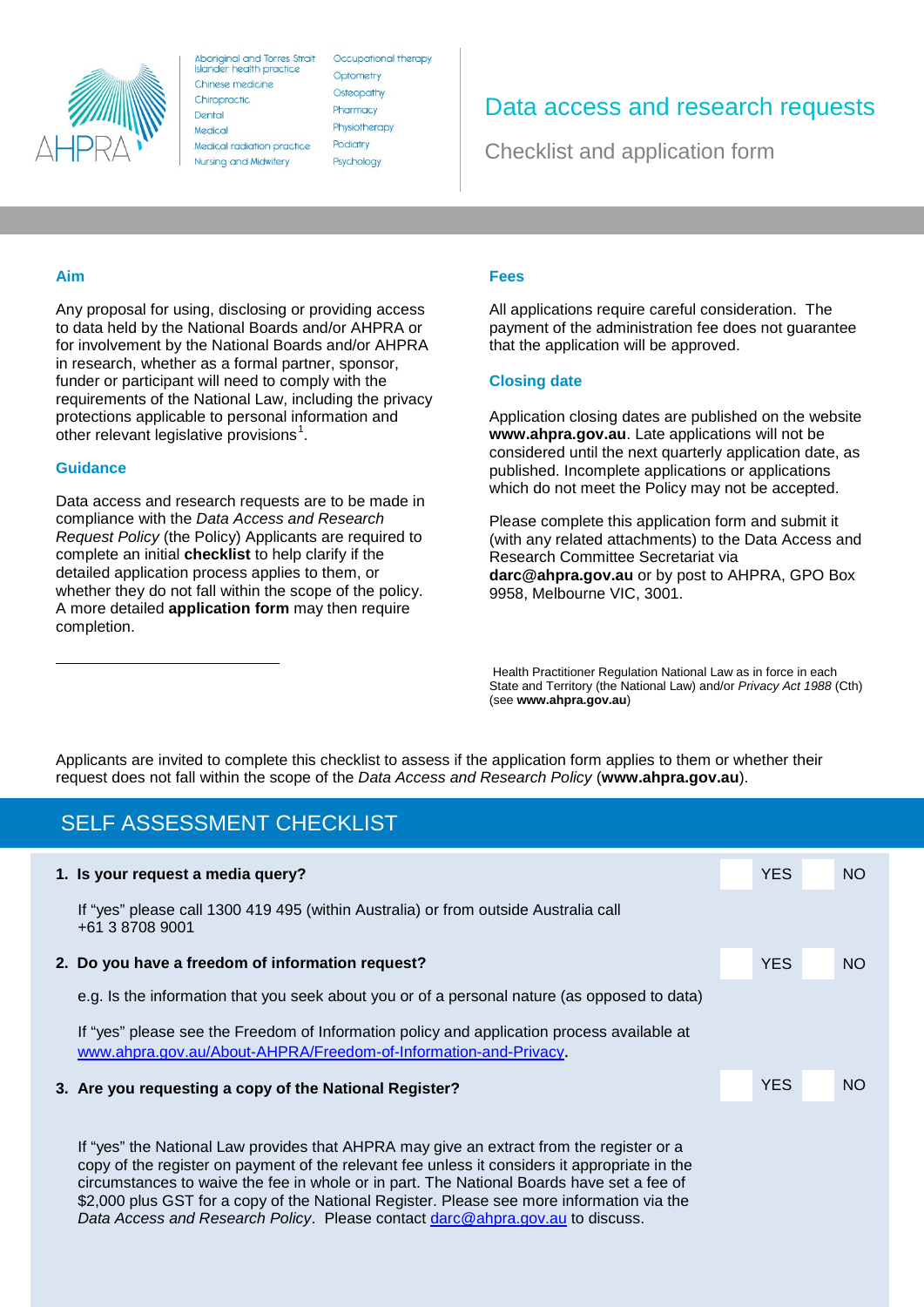|    | 4. Do you require standard statistical information on health practitioner registration?                                                                                                                                                                                                                                           | <b>YES</b> | <b>NO</b> |
|----|-----------------------------------------------------------------------------------------------------------------------------------------------------------------------------------------------------------------------------------------------------------------------------------------------------------------------------------|------------|-----------|
|    | If "yes" please see the National Boards' websites where data profiling registered health<br>professions is published (eg. practitioner by state/territory by registration type, gender,<br>endorsement etc). The AHPRA annual report includes summaries on registrations, criminal<br>history checks, notifications and so forth. |            |           |
|    | 5. Are you requesting information in relation to the National Health Workforce Dataset<br>and/or National Health Workforce Statistical Resource?                                                                                                                                                                                  | <b>YES</b> | <b>NO</b> |
|    | If "yes" please contact Health Workforce Australia www.hwa.gov.au and/or the Australian<br>Institute of Health and Welfare www.aihw.gov.au                                                                                                                                                                                        |            |           |
|    | 6. Are you requiring the establishment of a formal de-identified data exchange<br>arrangement                                                                                                                                                                                                                                     | <b>YES</b> | <b>NO</b> |
|    | If "yes" please contact darc@ahpra.gov.au to discuss                                                                                                                                                                                                                                                                              |            |           |
|    | 7. Does your request relate to regulatory matters affecting NSW practitioners?                                                                                                                                                                                                                                                    | <b>YES</b> | <b>NO</b> |
|    | If "yes", data can also be held by the NSW Health Professional Councils and a separate<br>application may need to be made to the relevant NSW Council. www.hpca.nsw.gov.au                                                                                                                                                        |            |           |
|    | 8. Is your request for disclosure of information to other Commonwealth, State or<br>Territory entities pursuant to section 219 of the National Law?                                                                                                                                                                               | <b>YES</b> | <b>NO</b> |
|    | If "yes" please contact darc@ahpra.gov.au to discuss                                                                                                                                                                                                                                                                              |            |           |
|    | If you have ticked "no" to any of the above questions please continue to specify if your request is:                                                                                                                                                                                                                              |            |           |
| 9. | to contact practitioners to participate in research                                                                                                                                                                                                                                                                               | <b>YES</b> | <b>NO</b> |
|    | 10. to circulate information to practitioners via a National Board's newsletter or<br>communiqué, if approved by the relevant National Board(s)                                                                                                                                                                                   | <b>YES</b> | <b>NO</b> |
|    | 11. for a National Board(s) and/or AHPRA to support, endorse, sponsor, fund or<br>otherwise collaborate                                                                                                                                                                                                                           | <b>YES</b> | <b>NO</b> |
|    | 12. for access to material that is not publicly available                                                                                                                                                                                                                                                                         | <b>YES</b> | <b>NO</b> |
|    | 13. for research / an education purpose / support for a professional body                                                                                                                                                                                                                                                         | <b>YES</b> | <b>NO</b> |
|    | 14. none of the above but related to de-identified data / research via AHPRA / National<br>Board(s)                                                                                                                                                                                                                               | <b>YES</b> | <b>NO</b> |

If you have ticked "yes" to any of the questions 9-14 above please continue to complete the application form provided.

If you have ticked "no" please email your requirements to [darc@ahpra.gov.au](mailto:darc@ahpra.gov.au)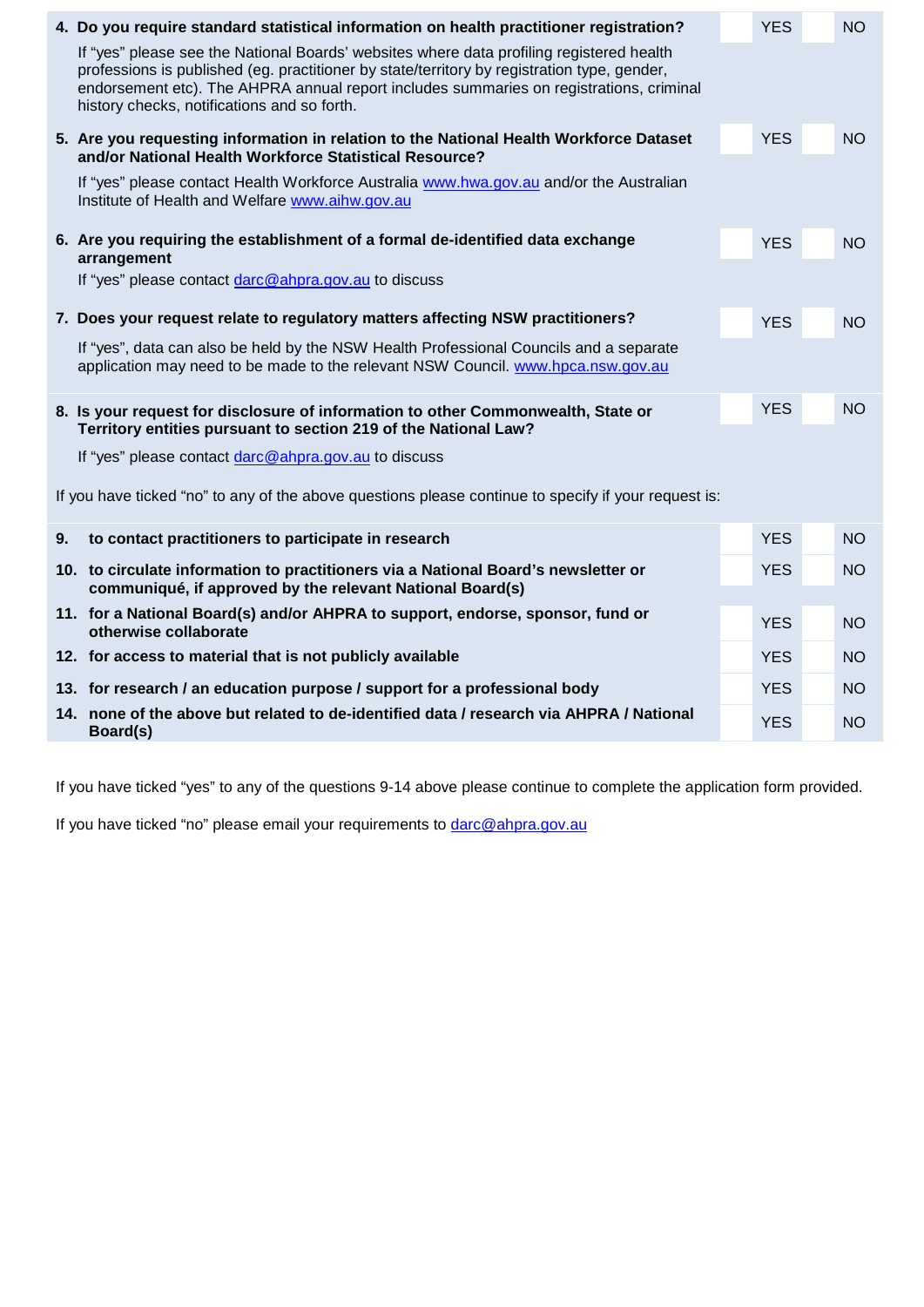# APPLICATION FORM

| <b>Project details</b>         |                                                                              |            |                       |  |  |  |  |  |  |  |
|--------------------------------|------------------------------------------------------------------------------|------------|-----------------------|--|--|--|--|--|--|--|
| Project title                  |                                                                              |            |                       |  |  |  |  |  |  |  |
|                                |                                                                              |            |                       |  |  |  |  |  |  |  |
| <b>Contact details</b>         |                                                                              |            |                       |  |  |  |  |  |  |  |
| Full name                      |                                                                              |            | Contact telephone     |  |  |  |  |  |  |  |
|                                |                                                                              |            |                       |  |  |  |  |  |  |  |
| Organisation / employer's name |                                                                              |            | Postal address line 1 |  |  |  |  |  |  |  |
|                                |                                                                              |            |                       |  |  |  |  |  |  |  |
| Email                          |                                                                              |            | Postal address line 2 |  |  |  |  |  |  |  |
|                                |                                                                              |            |                       |  |  |  |  |  |  |  |
| <b>Student</b>                 | Academic                                                                     | Commercial | Government            |  |  |  |  |  |  |  |
| Other (please specify)         |                                                                              |            |                       |  |  |  |  |  |  |  |
| <b>Principal Investigator</b>  |                                                                              |            |                       |  |  |  |  |  |  |  |
|                                | If the principal investigator details are the same please specify 'as above' |            |                       |  |  |  |  |  |  |  |
| Full name                      |                                                                              |            | Contact telephone     |  |  |  |  |  |  |  |
|                                |                                                                              |            |                       |  |  |  |  |  |  |  |
| Organisation / employer's name |                                                                              |            | Postal address line 1 |  |  |  |  |  |  |  |
|                                |                                                                              |            |                       |  |  |  |  |  |  |  |
| Email                          |                                                                              |            | Postal address line 2 |  |  |  |  |  |  |  |
|                                |                                                                              |            |                       |  |  |  |  |  |  |  |
|                                |                                                                              |            |                       |  |  |  |  |  |  |  |

# DOCUMENT ATTACHMENTS

| total | The following documents are to be included with the application. Please note a maximum of 6 A4 pages                                                                 | <b>Pages</b> |
|-------|----------------------------------------------------------------------------------------------------------------------------------------------------------------------|--------------|
|       | a) Project aims                                                                                                                                                      |              |
|       | Please include the rationale, methodology objectives, project timeline (start/end) and the nature of the<br>data request (please include detailed data requirements) |              |
|       | b) CV of principal investigator                                                                                                                                      |              |
|       | c) Status of ethics application (please tick the appropriate box)                                                                                                    |              |
|       | Approved (information attached)                                                                                                                                      |              |
|       | Pending (information attached)                                                                                                                                       |              |
|       | Not yet applied (the reasons why and information attached)                                                                                                           |              |
|       | Ethics approval not required (the reasons why and information attached)                                                                                              |              |